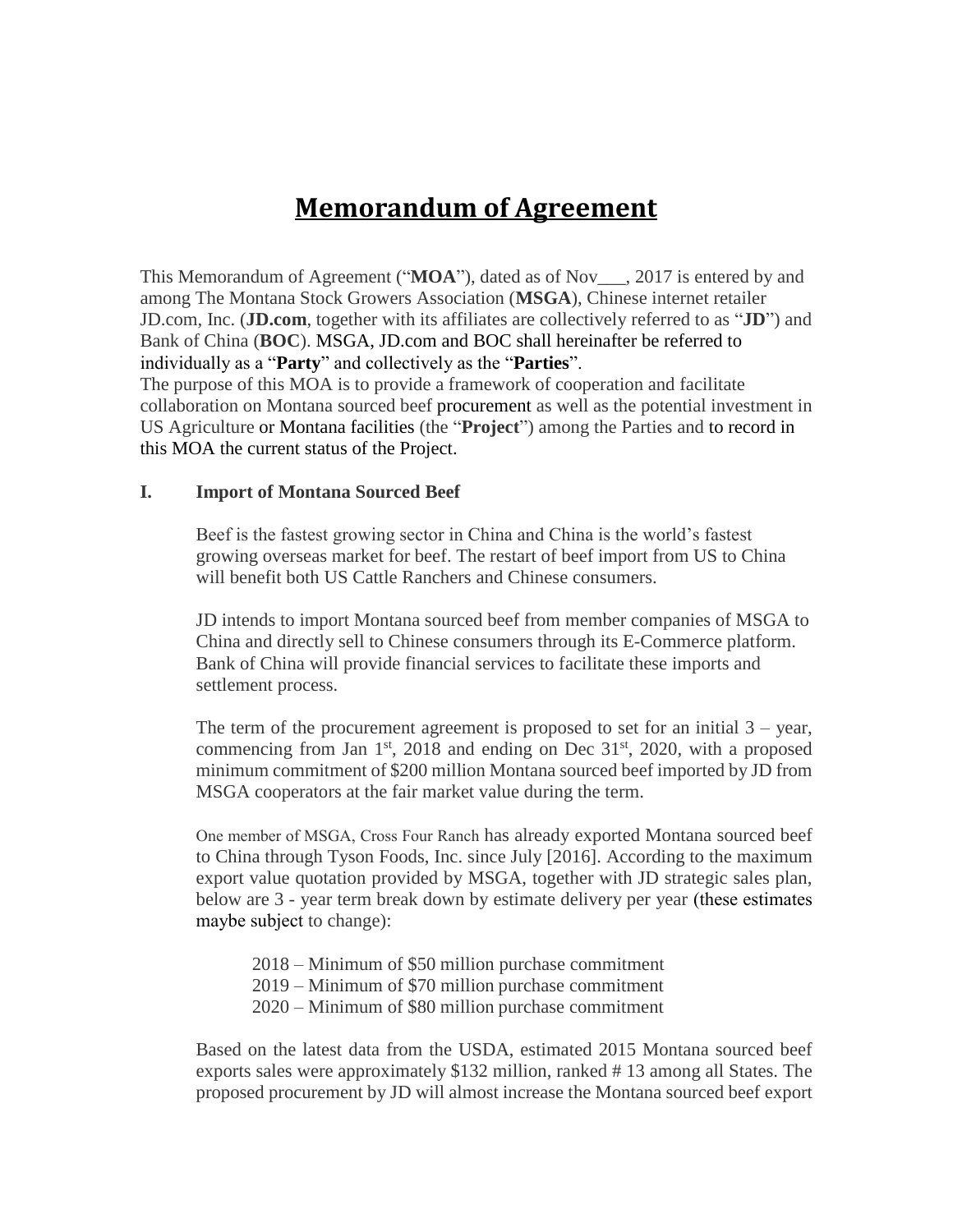sales by 40% in [2018]. The rapid growth of beef export will bring positive energy to fuel other grain commodities exports and the growth of the local economy.

## **II. Potential Investment**

To upgrade the local supply chain and buildup the Montana Sourced Beef export capabilities, in addition to the \$200 million proposed procurement, JD with its partner intend to invest up to another \$100 million to build a brand-new Slaughter House and Feedlot Infrastructures in Montana to support the Montana Beef production. Construction will begin as early as the spring of 2018.

The Project will set forth a new trade and investment cooperation paradigm between U.S. and China.

## **III. Non-Binding**

- (a) The Parties agree that this MOA shall not constitute a legally binding or enforceable obligation or agreement in any respect on the part of any Party.
- (b) The Parties do not intend this MOA to create any partnership, corporation, agency or fiduciary relationship among them. No Party shall have the right or power to bind any other Party without the written consent of such other Party.
- (c) No Party shall have any liability to any other Party for any failure to enter into any agreement or definitive document, and each Party may terminate any discussion, communication or negotiations with respect to the Transaction at any time for any reason or no reason at all.

#### **IV. Signing Parties:**

- MSGA Cooperators: as Exporter
- JD.com: as Importer
- Bank of China: as Provider of convenient imports and settlement services and other financing servicers

#### **V. Signing Party Introduction**

## **About MSGA**

The Montana Stock Growers Association (MSGA) is a non-profit membership organization that has worked on behalf of Montana's cattle ranching families since 1884.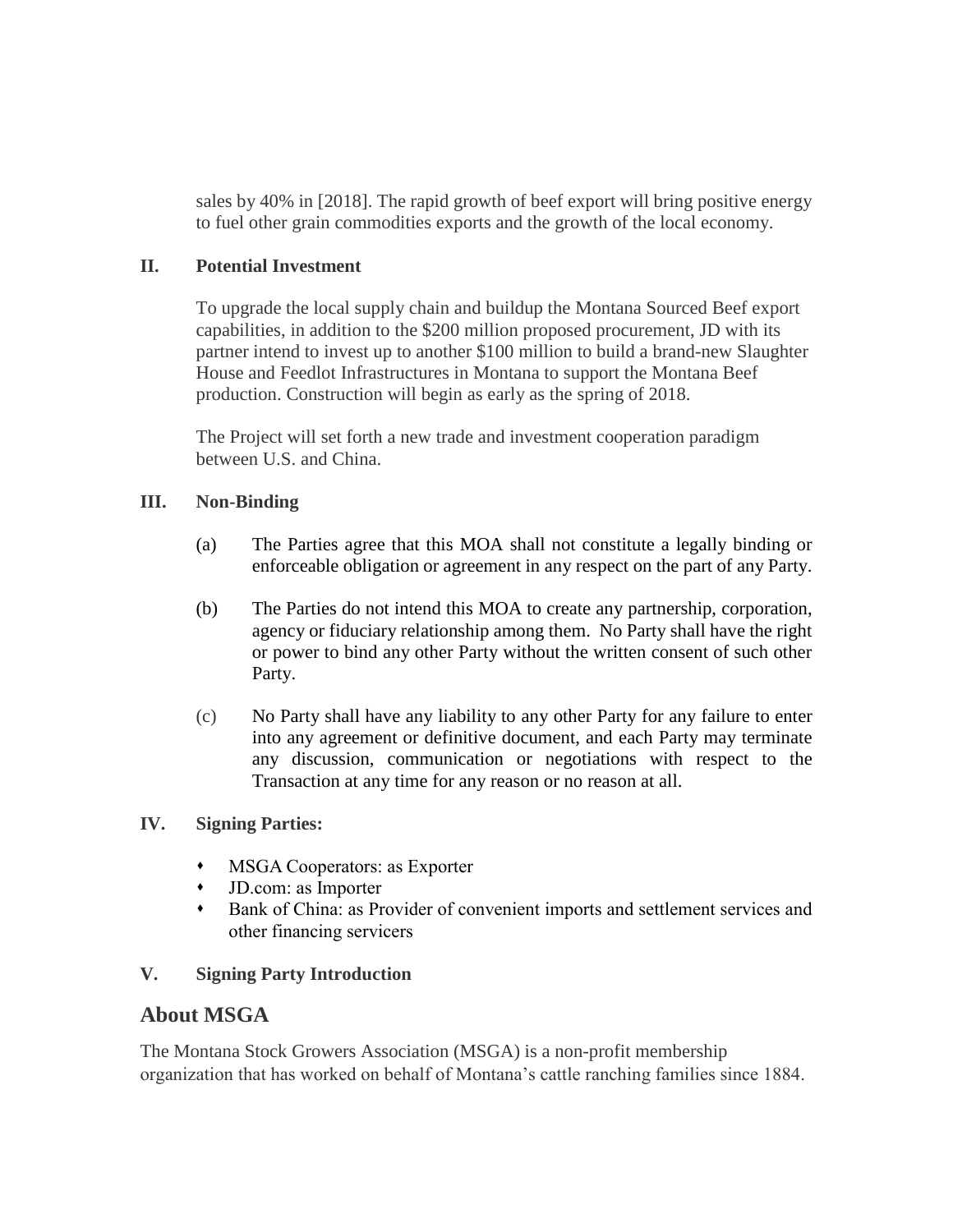The mission is to protect and enhance Montana ranch families' ability to grow and deliver safe, healthy, environmentally wholesome beef to the world.

The association works to achieve its mission by representing the members and the policy they set at the Montana Legislature and U.S. Congress, with governmental agencies, in the media, and by promoting the work of Montana's family ranchers to the public.

# **About JD.com**

JD.com is China's largest online retailer and its biggest overall retailer, as well as the country's biggest Internet company by revenue.

JD.com sets the standard for online shopping through its commitment to quality, authenticity, and its vast product offering covering everything from fresh food and apparel to electronics and cosmetics. Its unrivalled nationwide fulfillment network provides standard same- and next-day delivery covering a population of more than 1 billion - a level of service and speed that is unmatched globally.

Customers in China recognize that the JD.com brand guarantees quality. JD.com takes a strict zero-tolerance approach to counterfeits to ensure that only the highest quality, genuine products reach JD.com's customers. The company combines its business model of direct sales, where it controls the entire supply chain, with a marketplace that limits the number of sellers, to ensure that it can maintain strict quality oversight. This is combined with a variety of monitoring methods that identifies any suspicious products or sellers.

JD.com is the partner of choice for local and global brands who want to reach Chinese consumers online and provides a full suite of services to assist companies to reach Chinese consumers, including marketing, consumer targeting and big data-driven analytics, logistics and warehousing, and financing.

The company was founded in 2004 in Beijing by CEO, Richard Liu.

# **About Bank of China**

Bank of China, established in 1912, is China's most international bank that offers comprehensive financial products and services. It has a global footprint in 51 countries and regions. Bank of China ranks No. 42 in Fortune's Global 500 companies in 2017, the only Chinese company on the list for 23 consecutive years.

Since Bank of China made its US debut in 1936 and reopened its business in 1981, the Bank has become the oldest and largest Chinese Bank in the US, with a long-standing history of more than 30 years. With its four US operations located in New York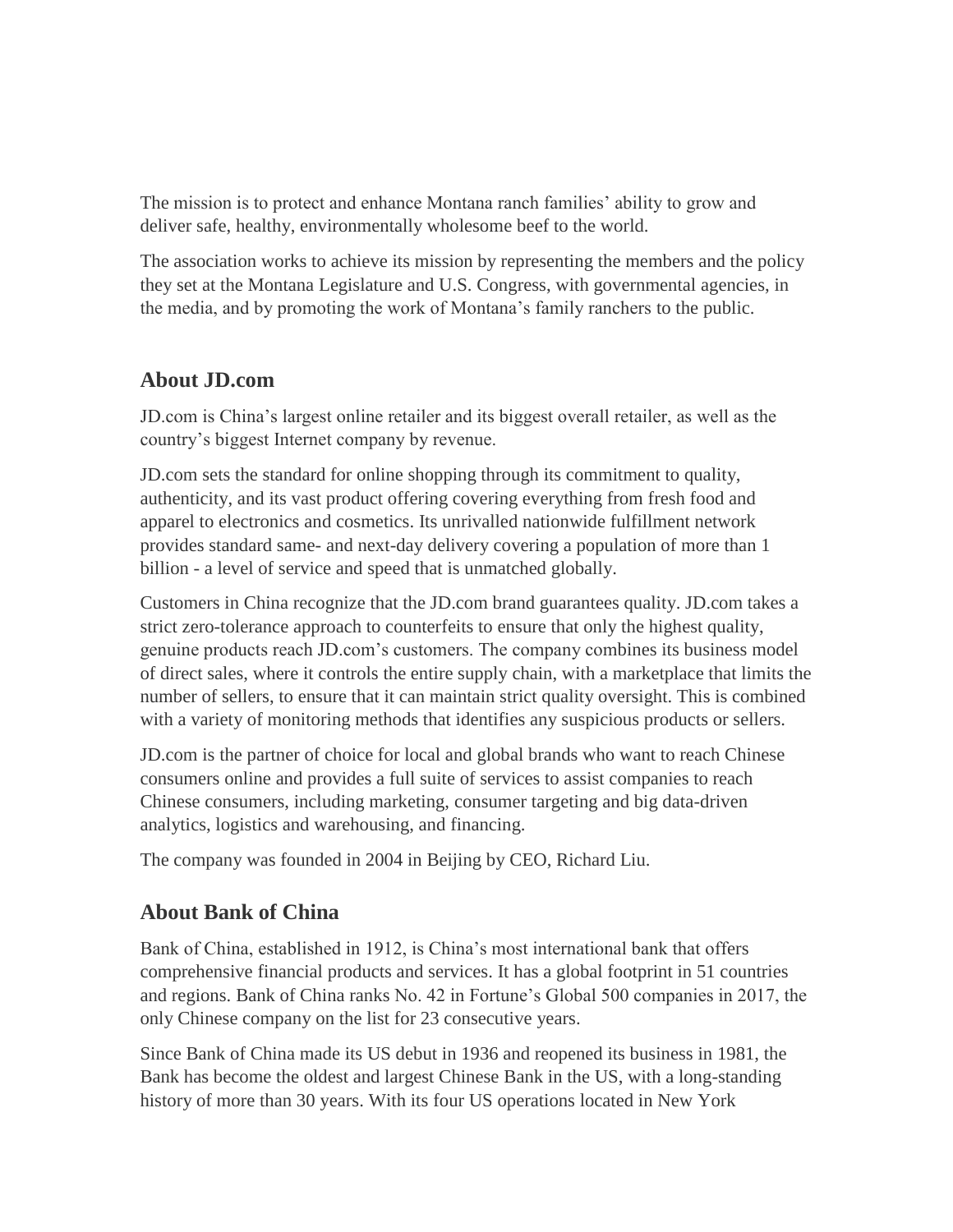Manhattan and Queens, Los Angeles, and Chicago, Bank of China USA is a financial bridge linking the markets and businesses from China and the US. It is specialized in corporate lending, trade services, treasury business, US dollar clearing, and retail banking. Deep-rooted in the US market, Bank of China USA provides financial services for Chinese "going-global" companies in the US, Global 500 companies, US homegrown enterprises, major financial institutions, and high net-worth and affluent clients. In 2016, Bank of China New York branch was designated as the official RMB Clearing Bank in the US.

Throughout its hundred years of history, Bank of China is one of the most recognized brands among its peers and clients. In the context of global economic dynamics, Bank of China has always delivered excellent services while committed to compliance as its top priority. The bank will strive to be a top-notch foreign bank in the US, and further contribute to the vibrant China-US trade and economic relations.